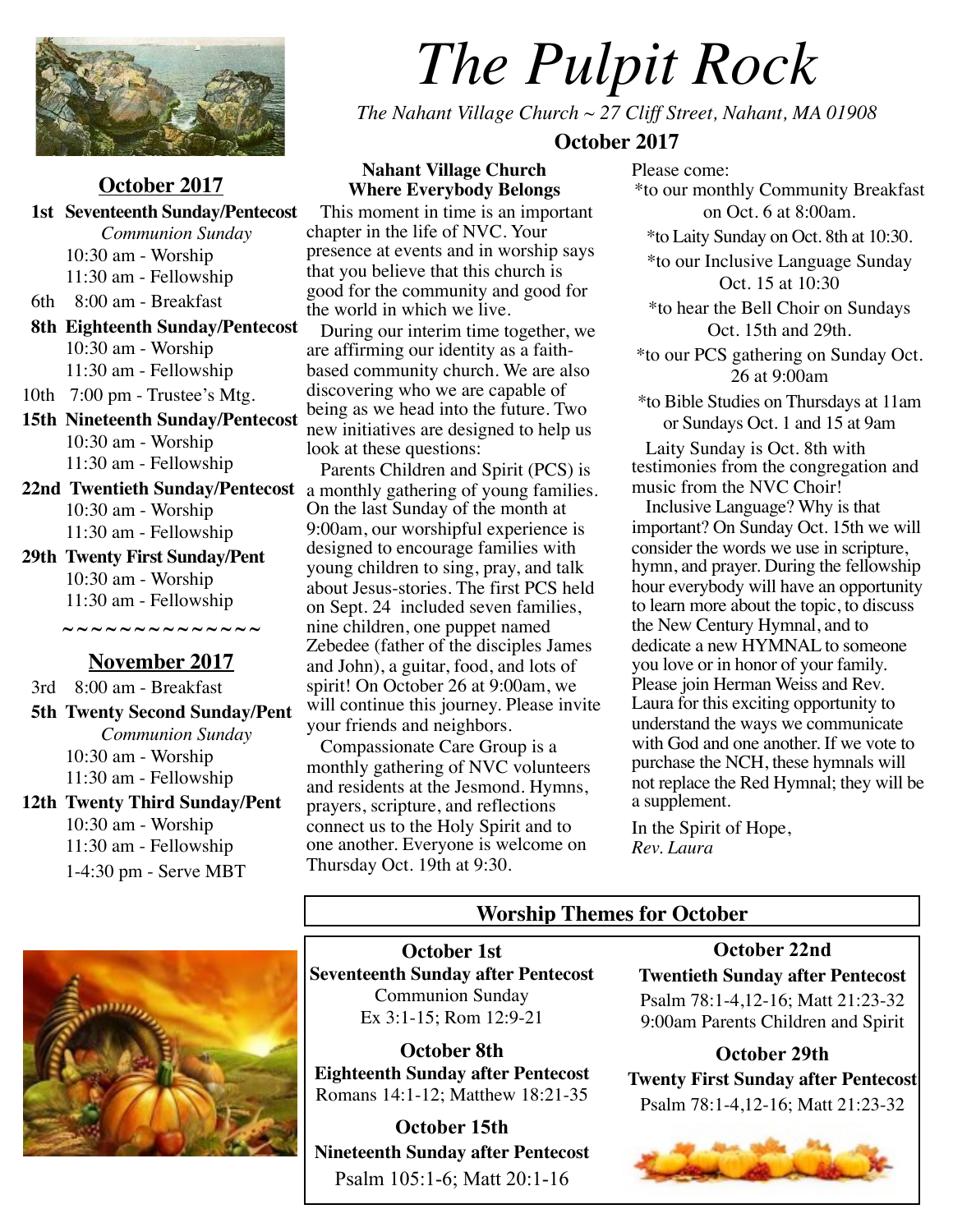# **October Community Breakfast**

*Friday, October 7th*



The October 6th Nahant Community Breakfast will launch Fire Prevention Week (Oct. 8-14) with a presentation by Nahant Fireman Frank Pappalardo.

 This year's campaign logo is: Every Second Counts – Plan 2 Ways Out. Education is a big part of the Nahant Fire Department's mission, including special Fire Prevention week activities.

 The presentation will address topics such as fire hazards in your home, kitchen fires, life alert buttons, triad information, a home escape plan, smoke alarms, and dialing 911. You will gain helpful Fire and Life safety tips.

 The free breakfast starts at 8 a.m. Please plan to come for a hearty breakfast, an informative presentation and wonderful camaraderie. All are welcome. Spread the word and bring a family member or friend.

 Arrangements for transportation of elders to and from the breakfast may be made by calling the Tiffany Room a few days in advance of the breakfast at 781-581-7557.

The November breakfast will feature State Representative Brendan Creighton so save the date.

# **Please consider walking for the 36th Annual Walk for My Brother's Table**

*Sunday, October 15th, 2017* Reception at 1pm, walk begins at 1:30pm On October 15th there will be a 3 mile fundraising walk to benefit My Brother's Table.

 The walk will take place along the Lynn/Swampscott shore. It will start at the Church of the Holy Name located at 60 Monument Ave. in Swampscott, MA.

 All are invited to participate by walking, sponsoring a walker, or forming a team.

Each walker will receive a prize and refreshments will be served.

 Anyone unable to walk can participate in a Virtual Walk or by donating online at [www.mybrotherstable.org.](http://www.mybrotherstable.org) Submitted by

*Maria Welch, Rich Stevens* – Co-Moderators

*NVC – "Where Everybody Belongs"*



# **Review and Progress Report on Interim Time at NVC**

Greetings to you as we move into this Fall season of crisper air and the beautiful colors of New England foliage.

 Rev. Laura Biddle, our Interim Minister started with us in January 2017. The Transition Team and Rev. Laura have been working on getting your thoughts and input about the future of the Nahant Village Church. So far, we have done this through the Questionnaire, the "Conversation" on May 21, and are currently finishing up interviews with various leaders in Nahant, such as the Johnson School Superintendent, the Library Director, the Town Manager, Rev. Patricia Long and others.

 Compilation, recording and analysis of all of this input will help the Transition Team with answering the questions:

### *Who are we? Who is our neighbor? Who is God calling us to be?"*

 The answers to these questions and who we are becoming are vital in filling out "The Local Church Profile", which is the document in which we present our congregation to potential Settled Pastors.

 The Transition Team recommended that we extend our Covenant with Rev. Laura for an additional year and this was approved by the Trustees. This is currently the amount of time we estimate it will take to get through the entire process.

 The Transition Team appreciates your support of the work we are doing on your behalf. Please feel free to speak to any member of the Transition Team and to Rev. Laura. With faith, love and hope,

The Transition Team,

*Christine Alexander, Nancy Cantelmo, Bill Crawford, Marrit Hastings, Jen McCarthy and Maria Welsh.*

Dear Friends and Neighbors,

 Please join me and the Trustees in welcoming our new Administrative Assistant Susan Gilbert. Susan and her family are residents of Nahant. Prior to this position, Susan worked at Harvard University and Brandeis as an Administrator. She is personable and extremely talented. I am excited to begin working together on Tuesday October 3rd.

Swing by the church to meet and greet Susan on Tuesdays, Thursdays or Fridays. With much joy,

*Rev. Laura*